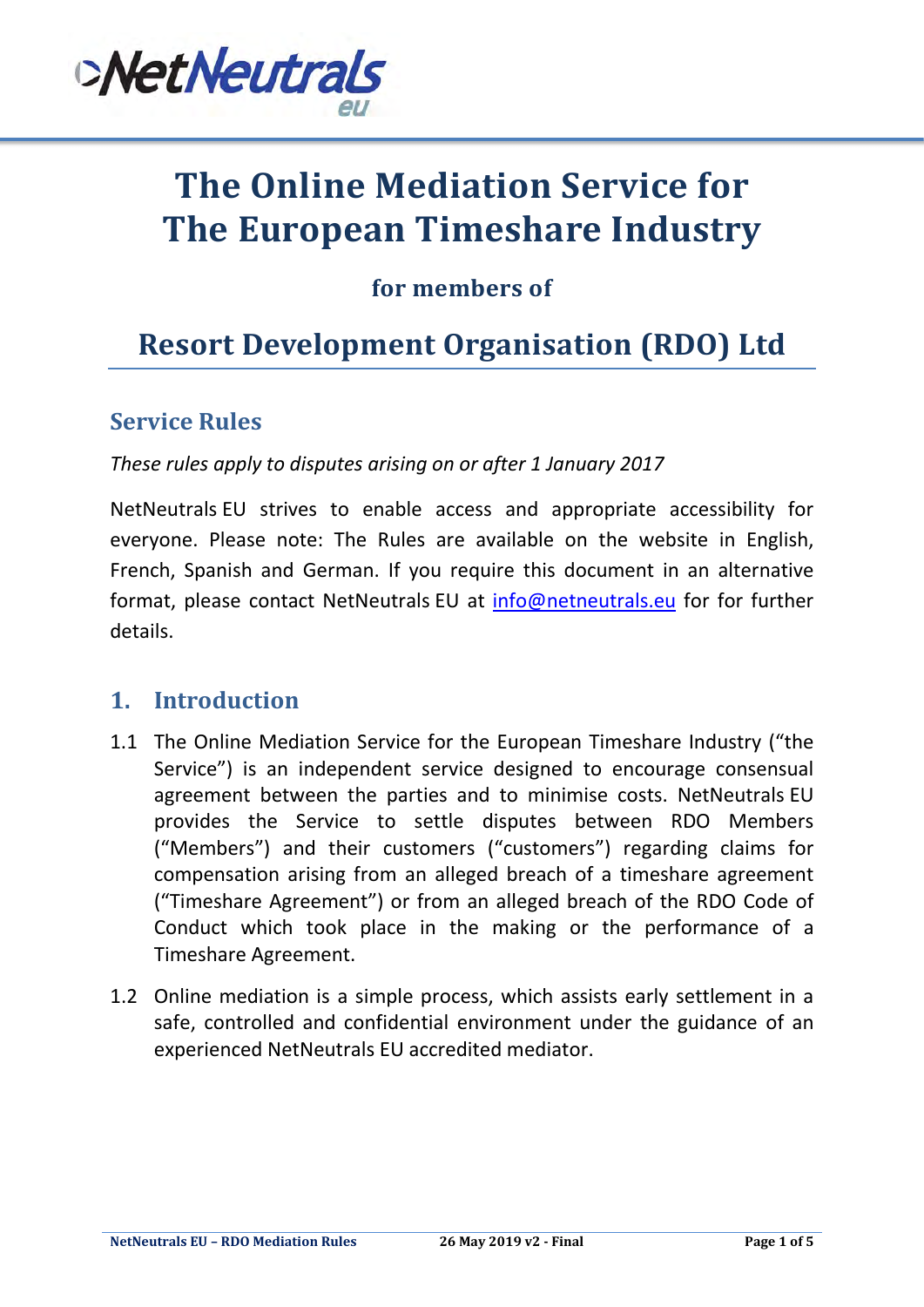

#### **2. Applying to use the Service**

- 2.1 All referrals to the Service must come via RDO to initiate the process. RDO provides the customer with the online link to the website or an application form for the Service.
- 2.2 NetNeutrals EU must receive the online or paper application and appropriate mediation fees from both parties (as defined in Rule [4.](#page-2-0) [Costs](#page-2-0) below) within 20 working days of the RDO's referral notification. The parties may provide any supporting documents that they wish the mediator to review, which includes documents, photos, etc.
- 2.3 Once the application and payment of the mediation fees from each party is received NetNeutrals EU will appoint a Mediator and will inform the parties accordingly.

#### **3. The mediation procedure**

- 3.1 The mediation begins when NetNeutrals EU writes to the parties to advise that a Mediator has been appointed.
- 3.2 Once the application and any supporting documents submitted by the parties have been received, the Mediator will make every effort to conclude the mediation within 25 working days of his or her appointment. The Mediator may, at their discretion, extend this timeframe.
- 3.3 The mediation process will be conducted primarily online, but may include other written and oral forms of communication (i.e. Telephone, Skype or WebEx) when considered appropriate by the Mediator.
- 3.4 If the parties do not reach a resolution which is mutually acceptable after discussions with the Mediator, the Mediator declares an Impasse and the mediation process ends. NetNeutrals EU will advise RDO that the parties have been unable to reach a mutually agreeable settlement.
- 3.5 If a resolution is reached, the Mediator will record that resolution in writing and send it to the parties (via the NetNeutrals EU website) in the form of a Mediated Agreement, for signature. Both parties must sign and return the Statement to NetNeutrals EU within 10 working days.

Upon receipt of both signed copies of the Agreement, NetNeutrals EU will advise the parties and they must then take the described action to comply with the agreed outcome.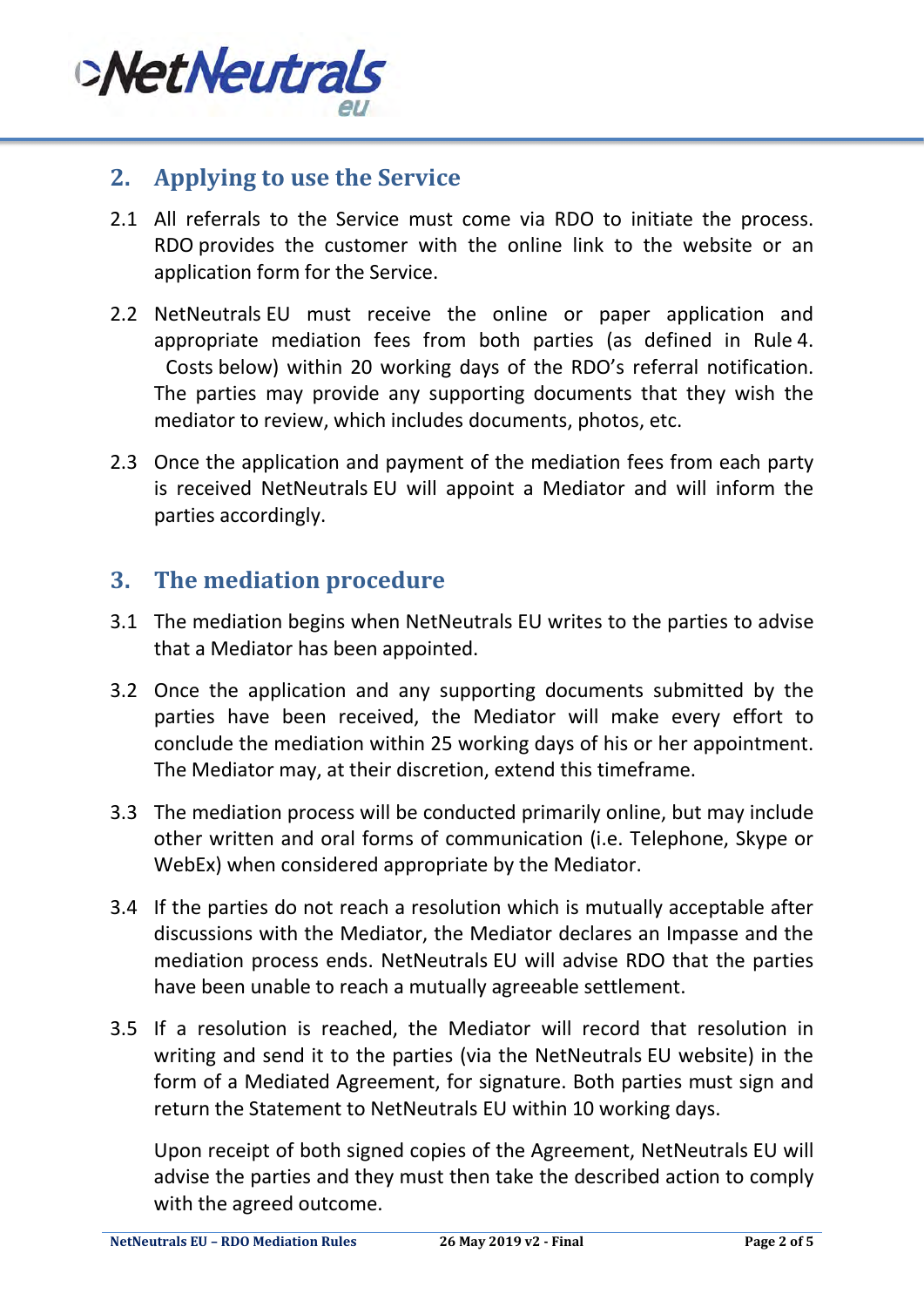

- 3.6 NetNeutrals EU will provide copies of the signed Agreement to the parties and a copy to RDO (on a confidential basis) or confirm with RDO that one or both copies of the Agreement were not returned.
- 3.7 If either party does not sign or return the Agreement to NetNeutrals EU within 10 working days, then the Agreement has no effect and NetNeutrals EU will write to the parties to conclude the mediation. The customer will be notified by NetNeutrals EU that they have a right to use NetNeutrals EU's Arbitration Scheme for the European Timeshare Industry and NetNeutrals EU will advise the customer of the steps and timings for this process. RDO will be notified of the outcome. The customer may then choose to proceed to arbitration or to court, should they wish to take the matter further. Any application to NetNeutrals EU's Arbitration Scheme for the European Timeshare Industry must be submitted to NetNeutrals EU within 20 working days from the completion date of the mediation process.

#### <span id="page-2-0"></span>**4. Costs**

- 4.1 Regardless of the outcome of the mediation, the parties shall bear the costs for preparing their own cases and taking part in the mediation process.
- 4.2 The mediation fees applicable to this service are detailed in Schedule  $1 -$ [Case Fees.](#page-4-0)

### **5. Confidentiality**

- 5.1 The parties agree to not, at any time, disclose to any person any details of the mediation, except as required or permitted by these Rules and the applicable law.
- 5.2 NetNeutrals EU may gather and retain details, in summary form, of individual cases; and while preserving the anonymity of the parties may publish such summaries on its website and to other Mediators as a resource in order to encourage consistency of practice under these Rules. NetNeutrals EU may also publish statistical as required by governmental agencies, and outline information on such disputes whilst preserving the anonymity of the parties.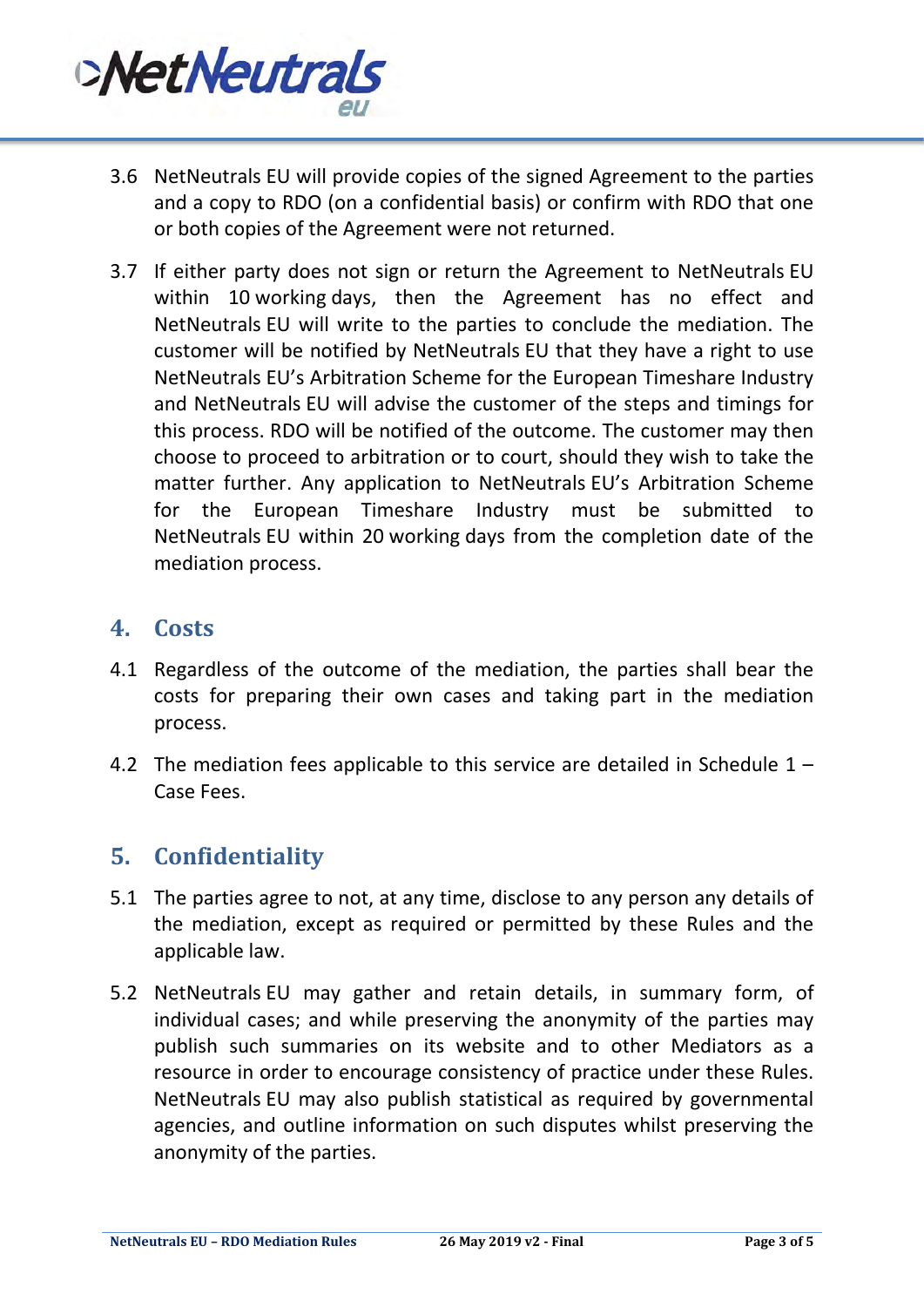

#### **6. Other**

- 6.1 All references to 'working days' in these Rules shall be interpreted by reference to public and bank holidays in Ireland.
- 6.2 NetNeutrals EU will appoint a substitute Mediator if the Mediator originally appointed is unable to deal with the dispute for any reason. NetNeutrals EU will inform the parties if such an appointment is made and the reasons for that appointment.
- 6.3 Neither NetNeutrals EU nor the Mediator shall be liable to any party for any act or omission in connection with any mediation conducted under these Rules.
- 6.4 These Rules are subject to revision and amendment from time to time. The edition of the Rules in force at the time the application is made will govern any mediation under the Service.